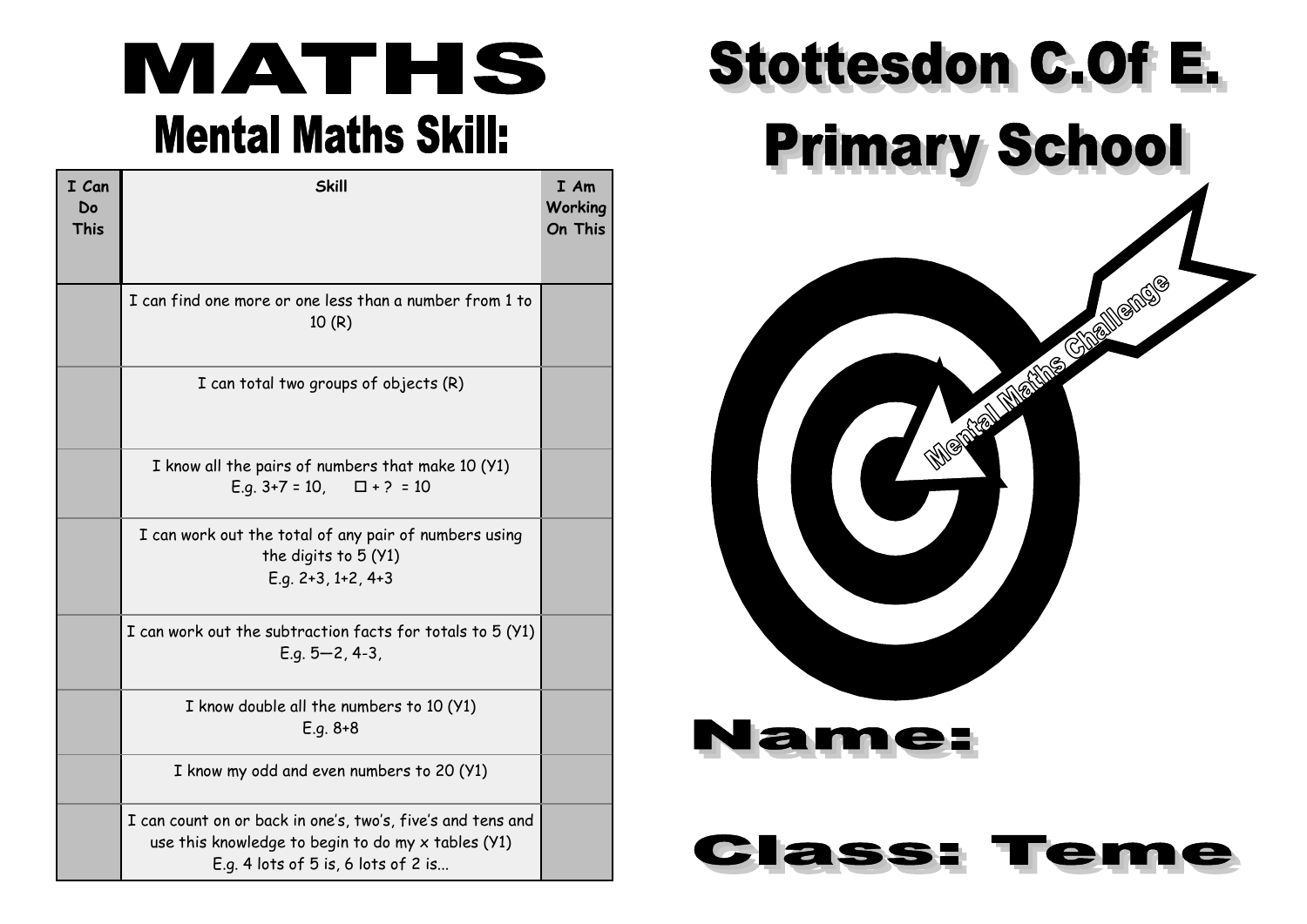# **Welcome to the Mental Maths Challenge**

For your child to progress confidently in their Maths there are certain vital mental maths skills that they need to have at their fingertips.

We work on these key areas throughout the school day, but it is important that they get as much practice as possible.

So, in response to parents asking how they can help, we have put together this pack of ideas and tools, which children can use both independently and alongside you at home. We have chosen activities which can fit into busy home routines.

We have listed each of the skills with some ideas of games and activities that children can do (including some that are Internet based) - feel free to adapt them or come up with your own variations! The children will be familiar with the activities, as we use them on a regular basis in class.

On the back page you will find a check list that you can tick off with your child as they achieve a particular skill. We are looking forward to celebrating their successes during 'in-class sharing time' and through our weekly Achievers Awards.

## **Have Fun!**



#### **'Add up to 10' playing-card game**

The idea is to get as far through your pack as possible.

Start laying out your cards face up in rows of no more than 3

Every time you have two cards that add up to 10, you can cover them with two more

If you get a 10 you can cover it straight over and if you get all three royal cards you can cover all three with new cards.

The game finishes when you have got a grid of nine (3 rows of 3) with no more pairs showing that add up to 10.

\_\_\_\_\_\_\_\_\_\_\_\_\_\_\_\_\_\_\_\_\_\_\_\_\_\_\_\_\_\_\_\_\_\_\_\_\_\_\_\_\_\_\_\_\_\_\_

Count your remaining cards and try to get less left next time!

#### **Number Gym**

Here are the logon details for the Number Gym website:

Go to: **www.numbergym.co.uk** User name: **stottesdon** Pass word: **stotty2010**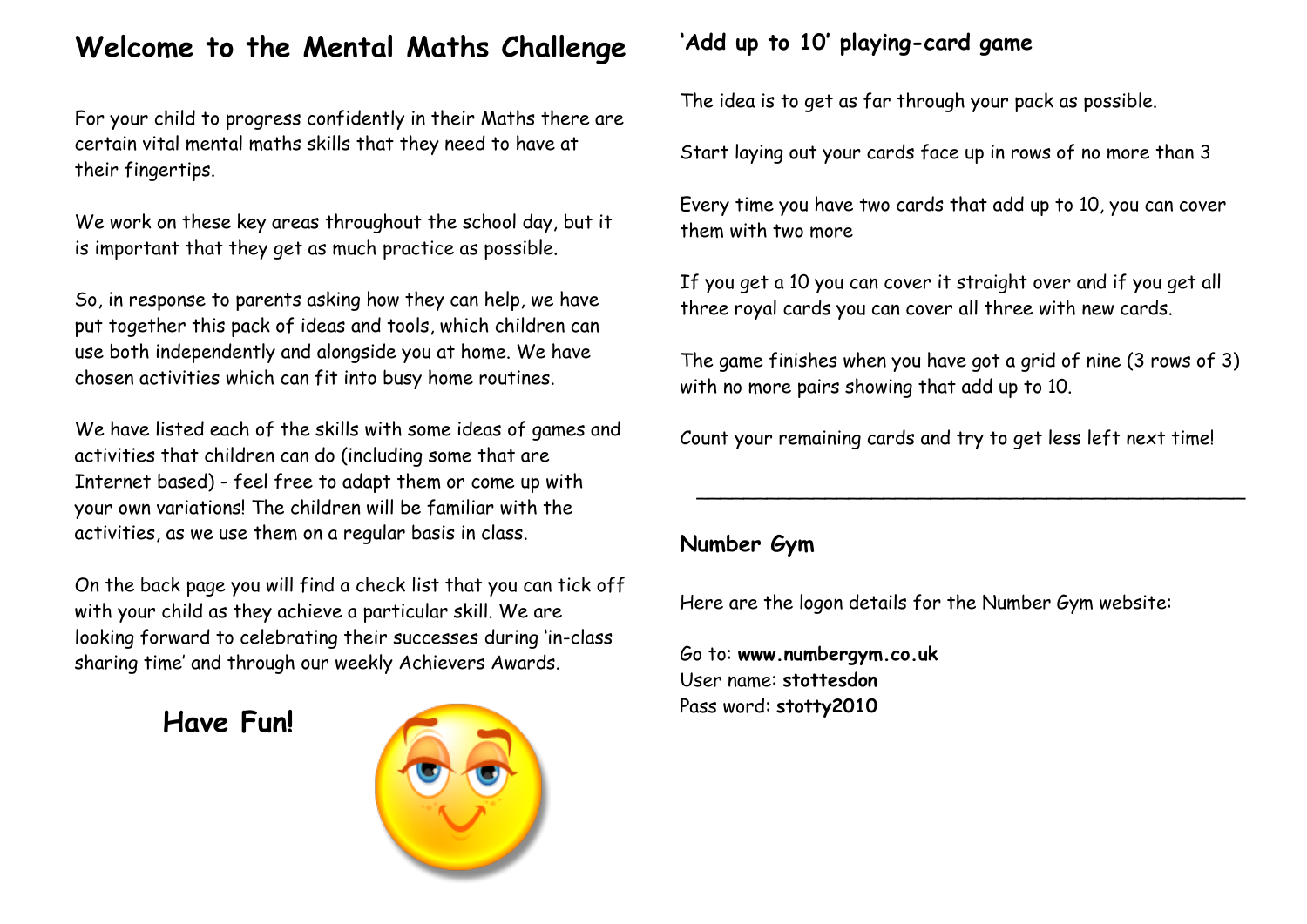**I know my odd and even numbers to 20 (Yr 1)**

Sort 1-20 digit cards into groups of odd and even. Fire numbers between 1-20 and the children tell you if they are odd or even. Encourage children to remember that an even number of objects can be grouped into two equal sets and is in the 2x table.



**I can count on or back in ones, twos, fives and tens and use this knowledge to begin to do my times tables e.g. 4 lots of 5 are ..., 6 lots of 2 are ... (Yr 1)**

Counting rhymes such as 10 in the bed; 10 green bottles; 10 currant buns; 10 little ducks; 1,2,3,4,5 once I caught a fish alive; this old man... Give children sets of 2p, 5p or 10p coins and get them to keep count of the value as they go up or down. As children feel more confident, count on and back in 2s, 5s or 10s alongside them.



Also: 'NumberGym : Bond Builder : Table Trainer 'or 'The Number Gym: Number Facts : Timestable Challenge' (See Inside Back Cover for logon details).

#### **I can find one more or one less than a number from 1 - 10 (R/Yr 1)**

Encourage children to count a different number of objects in a variety of settings e.g. pick up and count twigs or leaves on a walk, count dried pasta shapes, spoons or table mats. Spot a number on a registration plate, then prompt them to say 1 more and 1 less than that number.





**I can total two groups of objects (R)**

Count both sides of a domino and add them together. Roll two dice and add the amounts. Play a variety of board games.



Also: 'NumberGym : Bond Builder : Dot Spotter' (See Inside Back Cover for logon details).